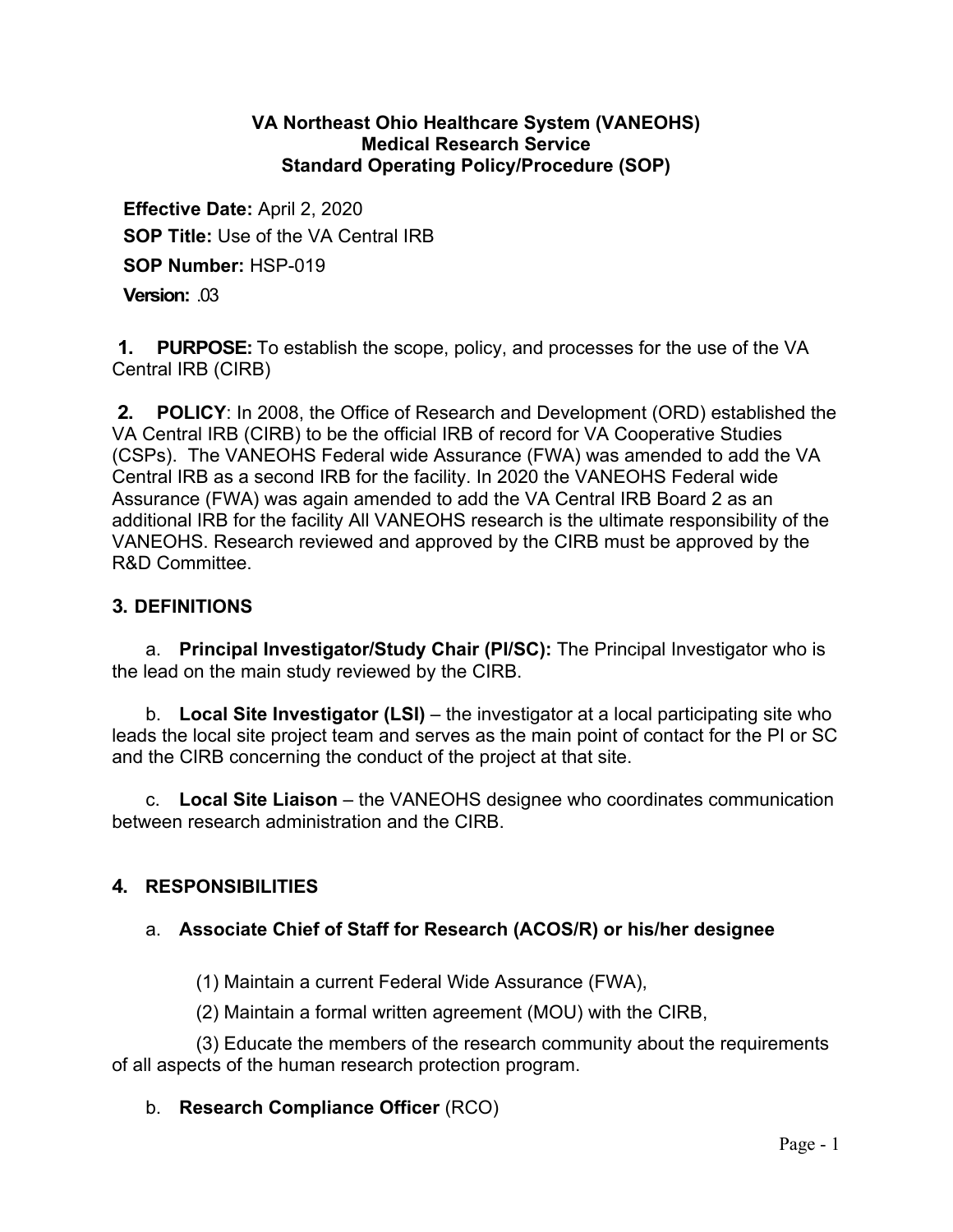(1) Fulfill all auditing and reporting requirements related to the oversight and implementation of the continuous quality improvement program, including projects approved by the CIRB.

(2) Promptly notify the CIRB of any complaints from subjects or others; unanticipated problems involving risks to subjects or others; serious adverse events that are unanticipated and related to the research; suspension or termination of research activities; or serious or continuing noncompliance encountered in VA human subjects research projects approved by CIRB; results or outcomes of all audits of protocols approved by the CIRB.

# c. **Research & Development Committee (R&DC)**:

(1) Approve all research conducted at VANEOHS, including studies approved by the VA CIRB.

(2) Notify the CIRB immediately of potential research impropriety, misconduct, suspension, debarment, or restriction of any local research team member associated with a CIRB-approved project.

## d. **Local Site Investigator (LSI)**

(1) Will adhere to VANEOHS policy, SOPs, and guidance regarding the conduct of human studies research.

#### a. a. **Local Site Liaison**

(1) Facilitate communication with the VA Central IRB as needed and ensure copies of all approved study documents that are loaded onto the VA Central IRB SharePoint site are downloaded for the Research Office files as applicable; this also includes VA Central IRB reviews of serious adverse events, unanticipated problems involving risks to subjects or others, complaints, protocol deviations or other reports of non-compliance, such as VA Central IRB responses to RCO regulatory or informed consent audit reports.

(2) Assist other designated site personnel in performing initial and final review functions as appointed per the MOU and relaying the results to the VA Central IRB.

(3) Provide results of initial local site review and approval in accordance with local R&D policies on new project applications or other types of reviews, i.e., Biosafety and/or Radiation Subcommittees, performed on a VA Central IRB-approved projects.

(4) Ensure results of audits by local facility staff or outside agencies are provided in a timely manner on projects overseen by the VA Central IRB.

(5) Ensure the VA Central IRB is immediately informed of actions taken by VANEOHS involving restriction, suspension, or termination of research privileges involving the LSI or the research team members associated with a VA Central IRBapproved project.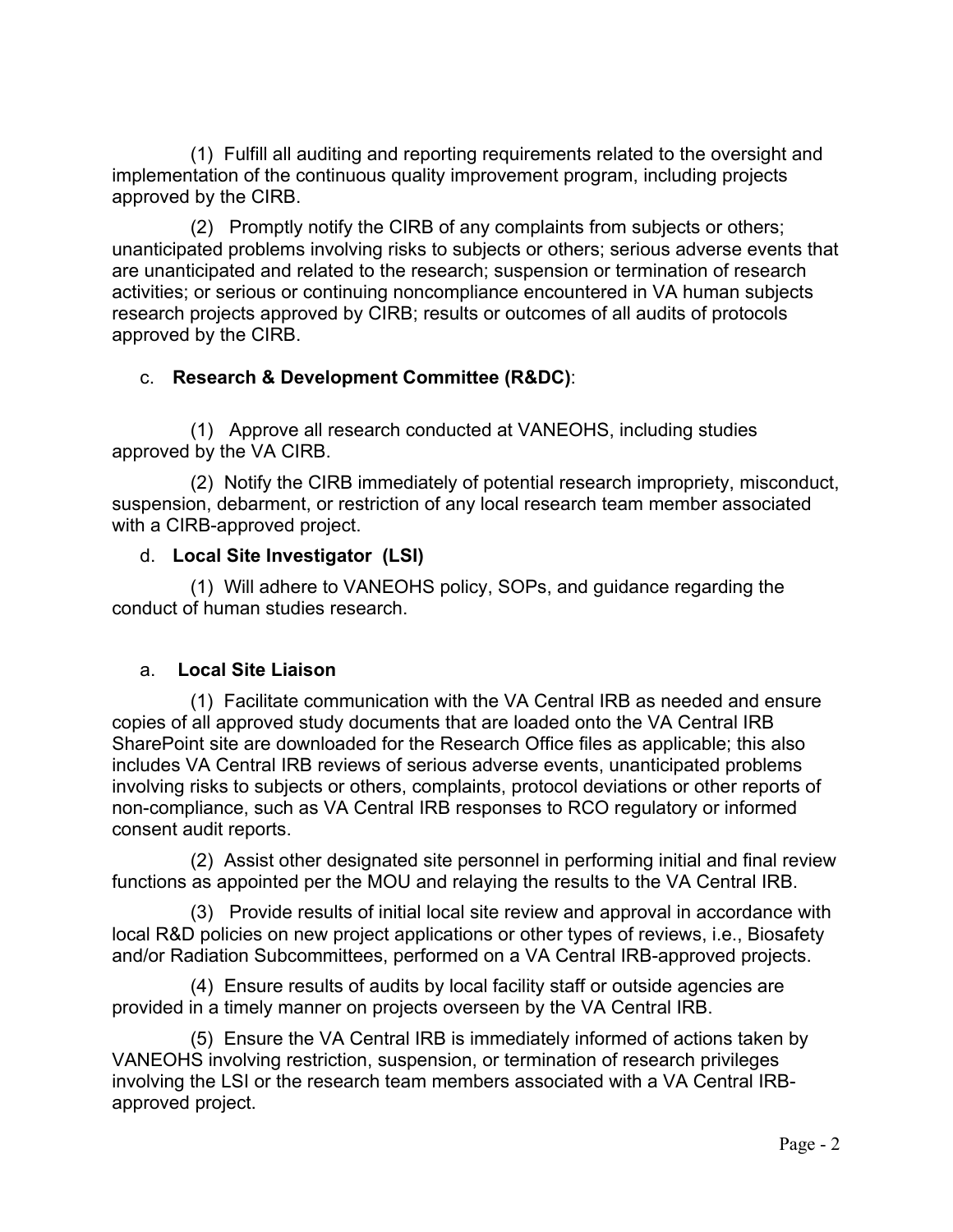(6) Provide feedback to the VA Central IRB on its operations and ensure the VA Central IRB is included as part of the local site annual HRPP review.

(7) Ensuring the VA Central IRB is informed when personnel designated to perform functions per the MOU change.

## **5. PROCEDURE**

a. The Principal Investigator/Study Chair (PI/SC) submits the New Project Application to the CIRB. When the PI/SC application is reviewed and initially approved, it is approved contingent upon receipt of local site comments. VANEOHS local site liaison will be notified by the CIRB if the facility is included in the list of potential local sites.

b. During the 30-day open review period, the local site liaison will coordinate local review by the ACOS/R and others as applicable. S/he will collect and communicate local site comments and /or concerns to the CIRB.

c. Once the 30-day open review period has ended and all local site comments have been received and the PI/SC application has been revised as needed due to comments received, the study will receive final approval and the approval date will be set by the CIRB.

application. d. The LSI may then submit the LSI Application package to the CIRB for review. After review and signature by VANEOHS ACOS/R, the local site application will be submitted to the CIRB through the PI/SC study team for consistency with the PI/SC

e. The LSI Application package will then be reviewed by CIRB. The CIRB will send the local investigator notification and may require that s/he address stipulations raised during the review. This process includes making sure the local site consent form, as well as other submission documents meet site criteria.

f. The local site investigator has 30 calendar days to address initial review considerations such as minor modifications requested by the convened CIRB. The LSI response will be sent to the CIRB for further review.

g. Once the LSI receives official approval from the CIRB, VANEOHS has 15 calendar days to determine whether it wishes to be a local site for the study. This determination is made by a review of the approved PI/SC application and approved LSI application by the local ACOS/R. This review is coordinated by the local site liaison. A copy of the approved application will be kept electronically.

h. If it is determined that the VANEOHS will not be a local site, the local site investigator and the CIRB are notified accordingly.

i. If it is determined that VANEOHS will be a local site, the local site PI will submit a complete VANEOHS new study packet and send it to the R&D Committee Coordinator for review.